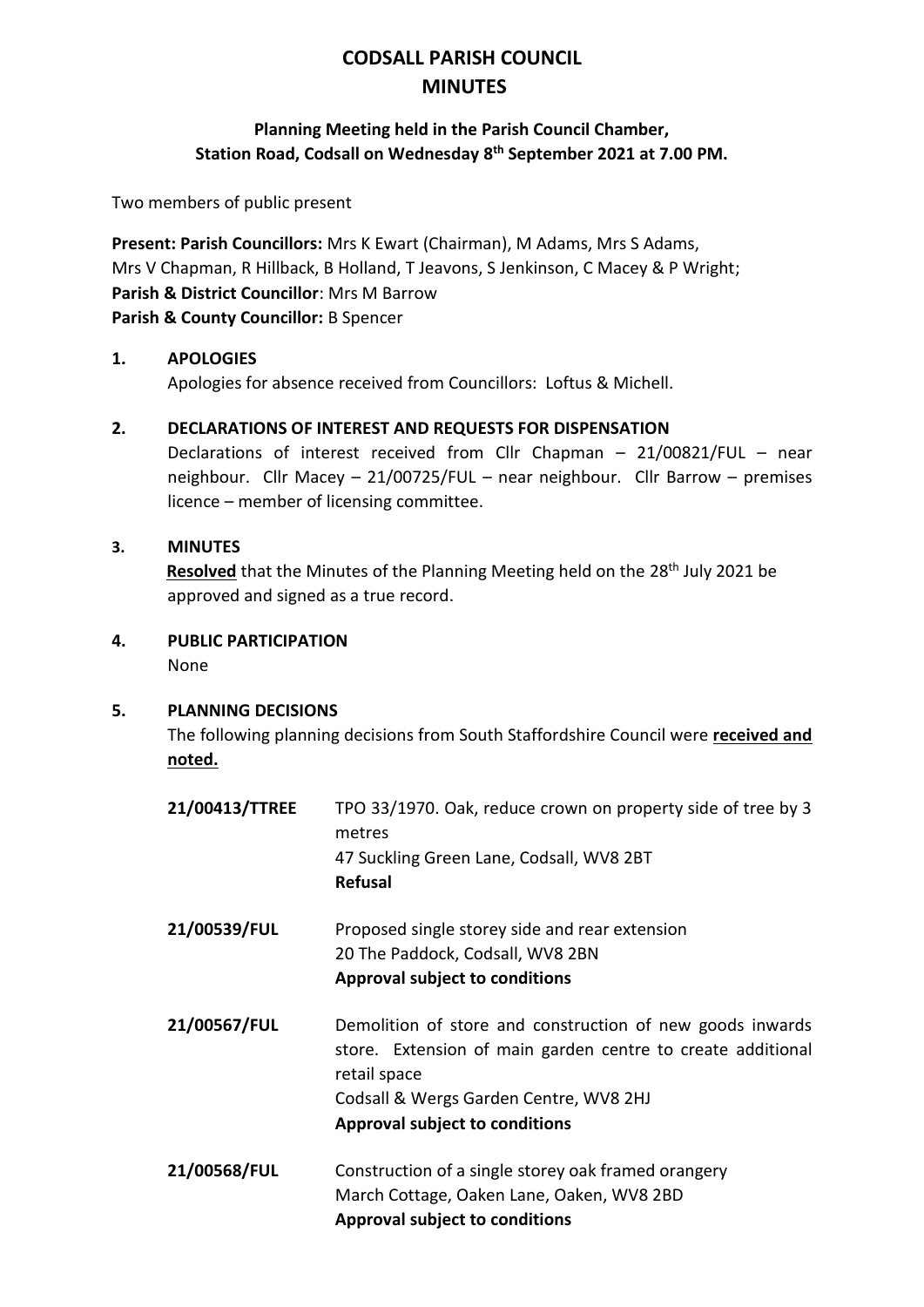| 21/00591/FUL  | Proposed single storey side extension plus alterations to<br>existing garage and new porch<br>56 Sandy Lane, Codsall, WV8 1EN<br><b>Approval subject to conditions</b>                                                                                                                                                                  |
|---------------|-----------------------------------------------------------------------------------------------------------------------------------------------------------------------------------------------------------------------------------------------------------------------------------------------------------------------------------------|
| 21/00598/LUP  | Single storey rear extension<br>2 Bushell Close, Codsall, WV8 1FJ<br><b>Certify certificate of lawfulness</b>                                                                                                                                                                                                                           |
| 21/00602/FUL  | Erection of 1 no. 3 bed dormer bungalow, associated site works,<br>clearance and removal of trees<br>Wergs Farm House, Popes Lane, Tettenhall, WV6 8TX<br><b>Approval subject to conditions</b>                                                                                                                                         |
| 21/00608/FUL  | Two storey extension<br>22 Princes Drive, Codsall, WV8 2DJ<br><b>Approval subject to conditions</b>                                                                                                                                                                                                                                     |
| 21/00626/FUL  | Removal of rear conservatory and fire damaged roof and<br>replacement of new roof to form a dormer bungalow.<br>Conversion of garage to form a kitchen. Replacement front<br>porch extension<br>189 Birches Road, Codsall, WV8 2JW<br><b>Approval subject to conditions</b>                                                             |
| 21/00638/TREE | Section 211 Conservation Area Notification. Beech - reduce<br>crown by 50% and crown lift to 3.5m above ground level<br>43 Station Road, Codsall, WV8 1BY<br><b>Approval subject to conditions</b>                                                                                                                                      |
| 21/00665/FUL  | 1. Demolition of existing flat roofed garage and replacement<br>with new pitched roof garage, single storey link extension<br>with bedroom accommodation over.<br>2. Single storey rear extension<br>3. Single storey side bay window off existing lounge<br>The Orchard, Histon Hill, WV8 2EY<br><b>Approval subject to conditions</b> |
| 21/00694/S106 | Discharge the S106 obligation imposed under application<br>03/00871/COU<br>11 Sandy Lane, Codsall, WV8 1EN<br>Approval to discharge of S106 obligation                                                                                                                                                                                  |
| 21/00725/FUL  | Construction of a new access into a field located off Oaken<br>Lanes. Includes the part demolition of a stone boundary wall<br>and hedge and replacement in a new position aligning with the<br>proposed new road access<br>Land adjacent to The Manor House, Oaken Lane, WV8 2BD<br><b>Application withdrawn</b>                       |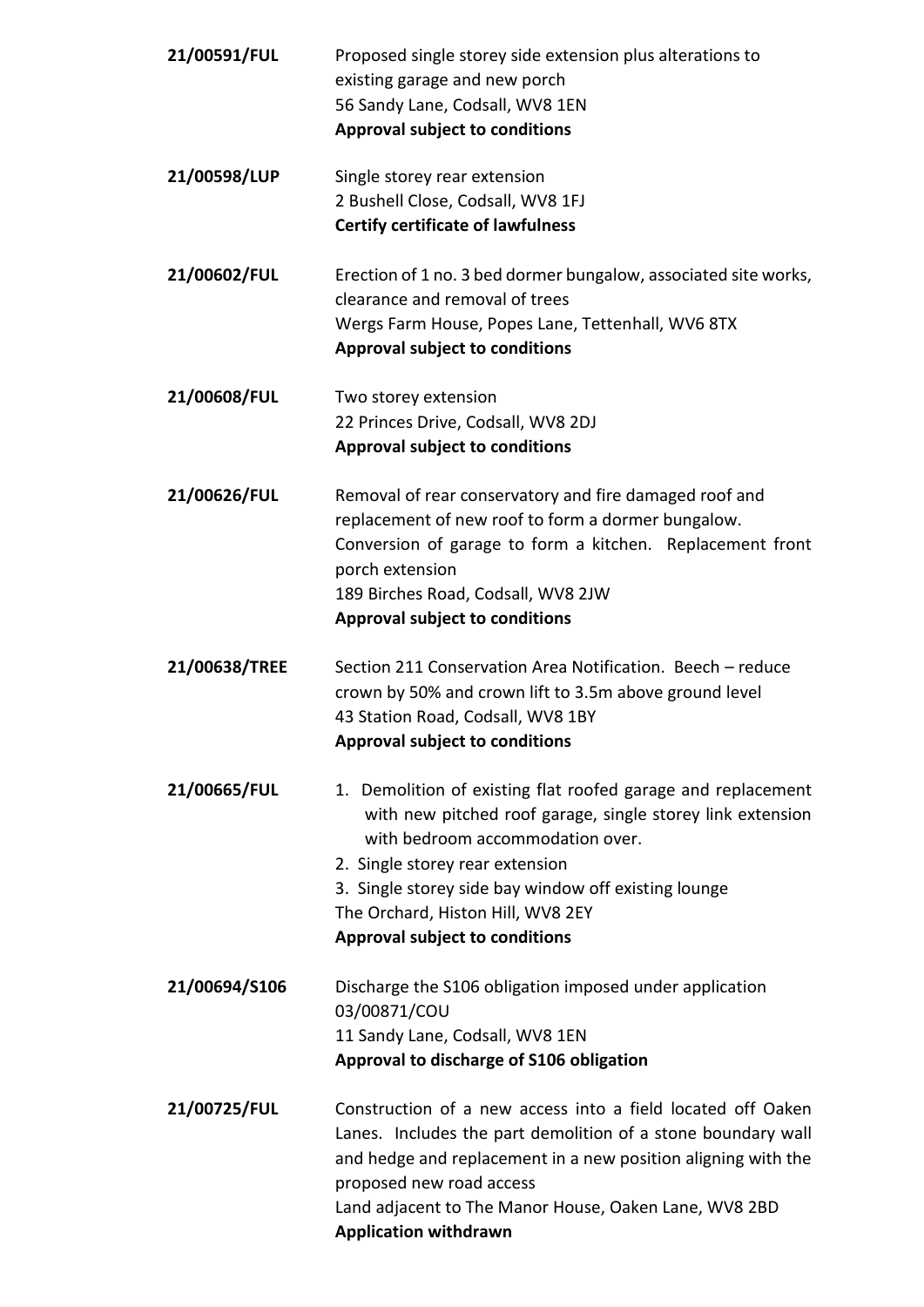# **21/00728/FUL** Single storey rear extension and loft conversion with front dormer 8 Oaktree Rise, Codsall, WV8 1DP **Approval**, **planning permission not required**

#### **PREMISES LICENCE**

Application for a minor variation to a premises licence or club premises certificate under the Licensing Act 2003.

Minor alteration to store layout. These alterations will not have an adverse effect on the promotions of the licensing objectives

Co-operative Group Food Ltd, 74-76 Wolverhampton Road, Codsall, WV8 1PE **Received and noted.**

#### **6. PLANNING APPLICATIONS**

**Resolved** that the following recommendations be made to South Staffordshire Council:

|              | Approval                                                         |
|--------------|------------------------------------------------------------------|
|              | 56 Oaken Park, Codsall, WV8 2BW                                  |
|              | storey front extension                                           |
| 21/00798/FUL | Rear double storey extension over existing single storey, single |

**21/00813/FUL** Two storey side and single storey rear extension with associated internal alterations 33 Suckling Green Lane, Codsall, WV8 2BP **Approval** 

**21/00818/FUL** Change of use from a retail unit into a community day nursery. The unit currently has A1 shop use, proposed change to E (f) use for a nursery setting. Adding window film to a height of 5m from ground level on all publicly accessible windows. Adding a secure fence and fire gate between the new retail unit and the existing building (gap shown on proposed elevations shaded green) to create an outdoor play space for children attending the nursery Council Offices, Wolverhampton Road, WV8 1PX **Refusal on the following grounds:**

- **Councillors do not feel the children's nursery is conducive in its setting**
- **Concerns with the external play area on children's health due to proximity of the car park and busy Wolverhampton road with traffic queueing at the traffic lights**
- **Concerns with restrictive size of the proposed outside play area**
- **Councillors felt that the submitted plans lacked detail**